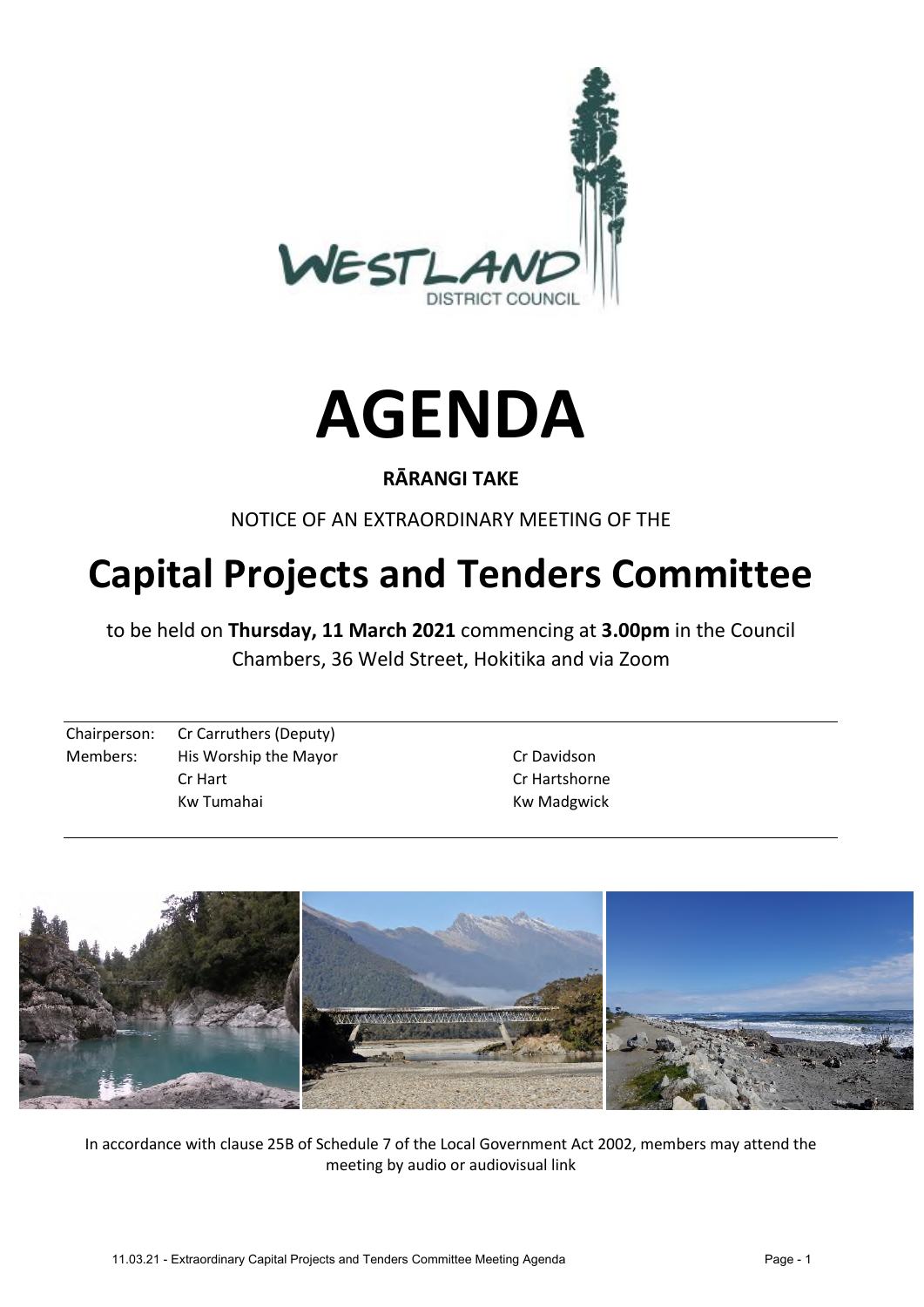## **Council Vision:**

*We work with the people of Westland to grow and protect our communities, our economy and our unique natural environment.* 

## **Purpose:**

The Council is required to give effect to the purpose of local government as prescribed by section 10 of the Local Government Act 2002. That purpose is:

- (a) To enable democratic local decision-making and action by, and on behalf of, communities; and
- (b) To promote the social, economic, environmental, and cultural well-being of communities in the present and for the future.

#### **1. NGĀ WHAKAPAAHA APOLOGIES**

### **2. WHAKAPUAKITANGA WHAIPĀNGA DECLARATIONS OF INTEREST**

Members need to stand aside from decision-making when a conflict arises between their role as a Member of the Council and any private or other external interest they might have. This note is provided as a reminder to Members to review the matters on the agenda and assess and identify where they may have a pecuniary or other conflict of interest, or where there may be a perception of a conflict of interest.

If a member feels they do have a conflict of interest, they should publicly declare that at the start of the meeting or of the relevant item of business and refrain from participating in the discussion or voting on that item. If a member thinks they may have a conflict of interest, they can seek advice from the Chief Executive or the Group Manager: Corporate Services (preferably before the meeting). It is noted that while members can seek advice the final decision as to whether a conflict exists rests with the member.

#### **3. RESOLUTION TO GO INTO PUBLIC EXCLUDED**

(to consider and adopt confidential items)

Resolutions to exclude the public: Section 48, Local Government Official Information and Meetings Act 1987.

The general subject of the matters to be considered while the public are excluded, the reason for passing this resolution in relation to each matter and the specific grounds under Section 48(1) of the Local Government Official Information and Meetings Act 1987 for the passing of the resolution are as follows:

| <b>Item</b><br>No. | <b>General subject of each</b><br>matter to be considered                                                | <b>Reason for passing</b><br>this resolution in<br>relation to each<br>matter | Ground(s) under Section 48(1) for the<br>passing of this resolution                                                              |
|--------------------|----------------------------------------------------------------------------------------------------------|-------------------------------------------------------------------------------|----------------------------------------------------------------------------------------------------------------------------------|
|                    | <b>3 Waters Reform Tender</b><br><b>Awards:</b><br>- Tender 20/21/09: Ross,<br>Hari Hari and Franz Josef | Good reason to<br>withhold exist under<br>Section 7                           | That the public conduct of the relevant<br>part of the proceedings of the meeting<br>would be likely to result in the disclosure |